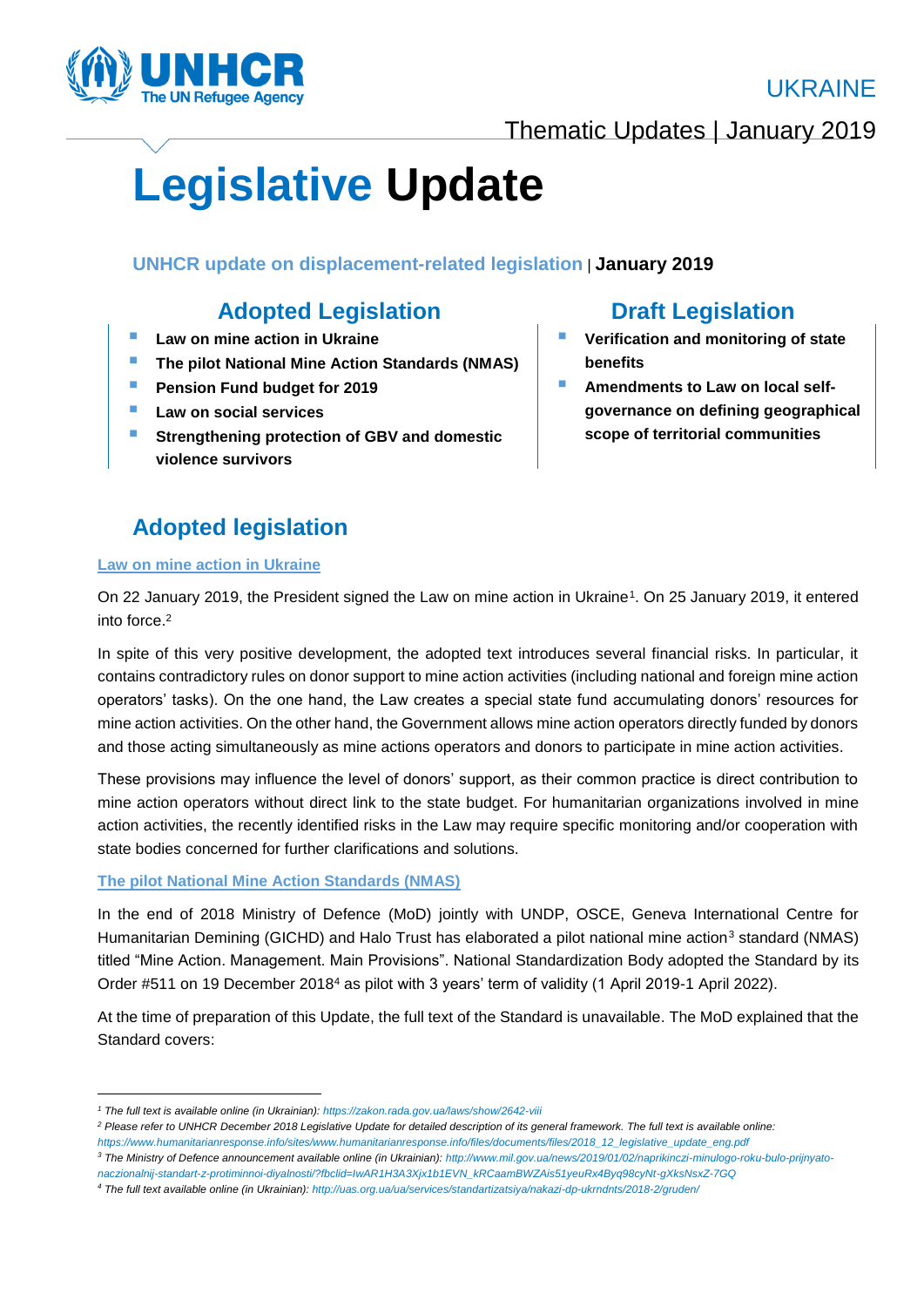

- application of unified mine action terminology and rules of mine action activities by all stakeholders;
- **EXECUTE:** issues related to safety and security of demining and clearance activities;
- $\blacksquare$  identification of human rights affected by mines and explosive remnants of war (ERW);
- **E** ensuring safety of environment: and
- **Ukraine's compliance with international obligations in the area of demining.**

The NMAS will define common requirements for mine action activities corresponding to international standards in the area of mine action operations. At this stage, there is no information on how the MoD will involve conflictaffected population residing in contaminated areas in the process. For a comprehensive approach, inputs from all relevant stakeholders are necessary.

#### **Pension Fund budget for 2019**

On 16 January 2019, the Government adopted its Resolution #14<sup>5</sup> , establishing figures of the Pension Fund budget for 2019. The budget provides 50 mln UAH to cover pension-related payments under the relevant court decisions, IDPs being one of the categories of applicants. There is a lack of clarity whether or not IDP-related pension debts will be reimbursed from this amount. The Government still has not adopted a resolution on the payment of accumulated debts to IDPs under court decisions, as it was expected as per Resolution #335 (May 2018). Most likely, the allocated sum will not be used to cover the pensions owed to IDPs.

#### **Law on social services**

On 17 January 2019, the Parliament adopted a law<sup>6</sup> defining the procedure of social services provision to citizens of Ukraine, foreigners, refugees and stateless persons in difficult life circumstances. The needs based approach to the provision of social services is reinforced and systematized with this law. It sets out the whole process starting with the definition of vulnerability criteria and types of social services available, and ends with financial support to beneficiaries. It also clarifies roles of key state and non-state actors.

The adopted initiative is expected to simplify access to social services to those in need, including those whose needs arose due to the conflict. The general framework for the needs assessment introduced by the provisions of the law still requires further elaboration through by-laws within 6 months.

#### **Strengthening protection of GBV and domestic violence survivors**

On 23 January 2019, the Government adopted its Resolution #43<sup>7</sup> on including survivors of GBV and domestic violence to a range of its resolutions in order to extend to them certain types of state assistance.

In particular, children affected by domestic violence would be eligible to placement in specialized care institutions within the network of Children Affairs Services. They are also eligible to receive assistance in psychosocial rehabilitation centres. Moreover, Children Affairs Services would be responsible for developing protection measures for such children and informing them and their parents on available protection remedies and services. In its turn, Centres on social services for family, children and youth would create special services on supporting children survivors of GBV and domestic violence, including mobile psychosocial support teams and placement in specialized care institutions.

**.** 

*<sup>5</sup> The full text available online (in Ukrainian)[: https://www.kmu.gov.ua/ua/npas/pro-zaetu-pensijnogo-fondu-ukrayini-na-2019-rik](https://www.kmu.gov.ua/ua/npas/pro-zaetu-pensijnogo-fondu-ukrayini-na-2019-rik)*

*<sup>6</sup> To the moment, it is still pending due to the lack of President's signature. The full version available online (in Ukrainian):* 

*[http://w1.c1.rada.gov.ua/pls/zweb2/webproc4\\_1?pf3511=58997](http://w1.c1.rada.gov.ua/pls/zweb2/webproc4_1?pf3511=58997)*

*<sup>7</sup> The full text available online (in Ukrainian): <https://www.kmu.gov.ua/ua/npas/pro-vnesennya-zmin-do-568>*